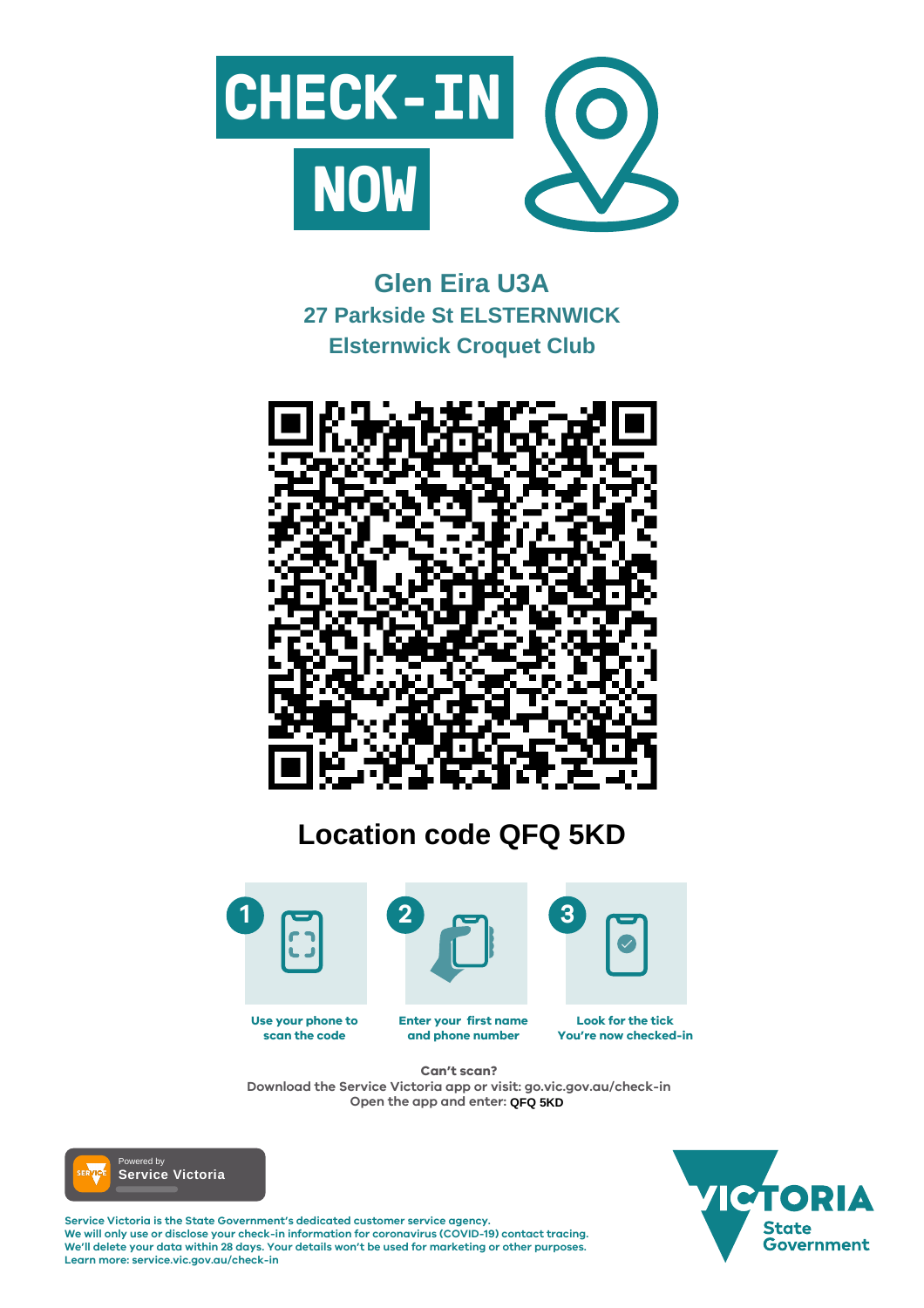# **CHECK-IN NOW**



**Elsternwick Croquet Club** 



Unable to scan? Download the Service Victoria app and use code:

QFQ 5KD

Learn more at service.vic.gov.au/check-in





**Enter vour** 

**Scan code** with the Service **Victoria** app or your phone camera.

**Look for the** first name and tick. You're now checked in. phone number.

Service Victoria is the State Government's dedicated customer service gaency. We will only use or disclose your check-in information for coronavirus (COVID-19) contact tracing. We'll delete your data within 28 days. Your details won't be used for marketing or other purposes. Learn more: service.vic.gov.gu/check-in





# **CHECK-IN NOW**



#### **Elsternwick Croquet Club**



Unable to scan? Download the Service Victoria app and use code:

## QFQ 5KD

Learn more at service.vic.gov.au/check-in



**Scan code** with the Service **Victoria app** or your phone camera.

**Enter vour** first name and phone number.

Service Victoria is the State Government's dedicated customer service gaency. We will only use or disclose your check-in information for coronavirus (COVID-19) contact tracing. We'll delete your data within 28 days. Your details won't be used for marketing or other purposes. Learn more: service.vic.gov.gu/check-in





**Look for the** 

checked in.

tick. You're now

# **CHECK-IN NOW**



### **Elsternwick Croquet Club**



Unable to scan? Download the Service Victoria app and use code:

### QFQ 5KD

#### Learn more at service.vic.gov.au/check-in







**Scan code** with the Service **Victoria app** or your phone camera.

**Enter vour** first name and phone number. **Look for the** tick. You're now checked in.

Service Victoria is the State Government's dedicated customer service gaency. We will only use or disclose your check-in information for coronavirus (COVID-19) contact tracing. We'll delete your data within 28 days. Your details won't be used for marketing or other purposes. Learn more: service.vic.gov.gu/check-in